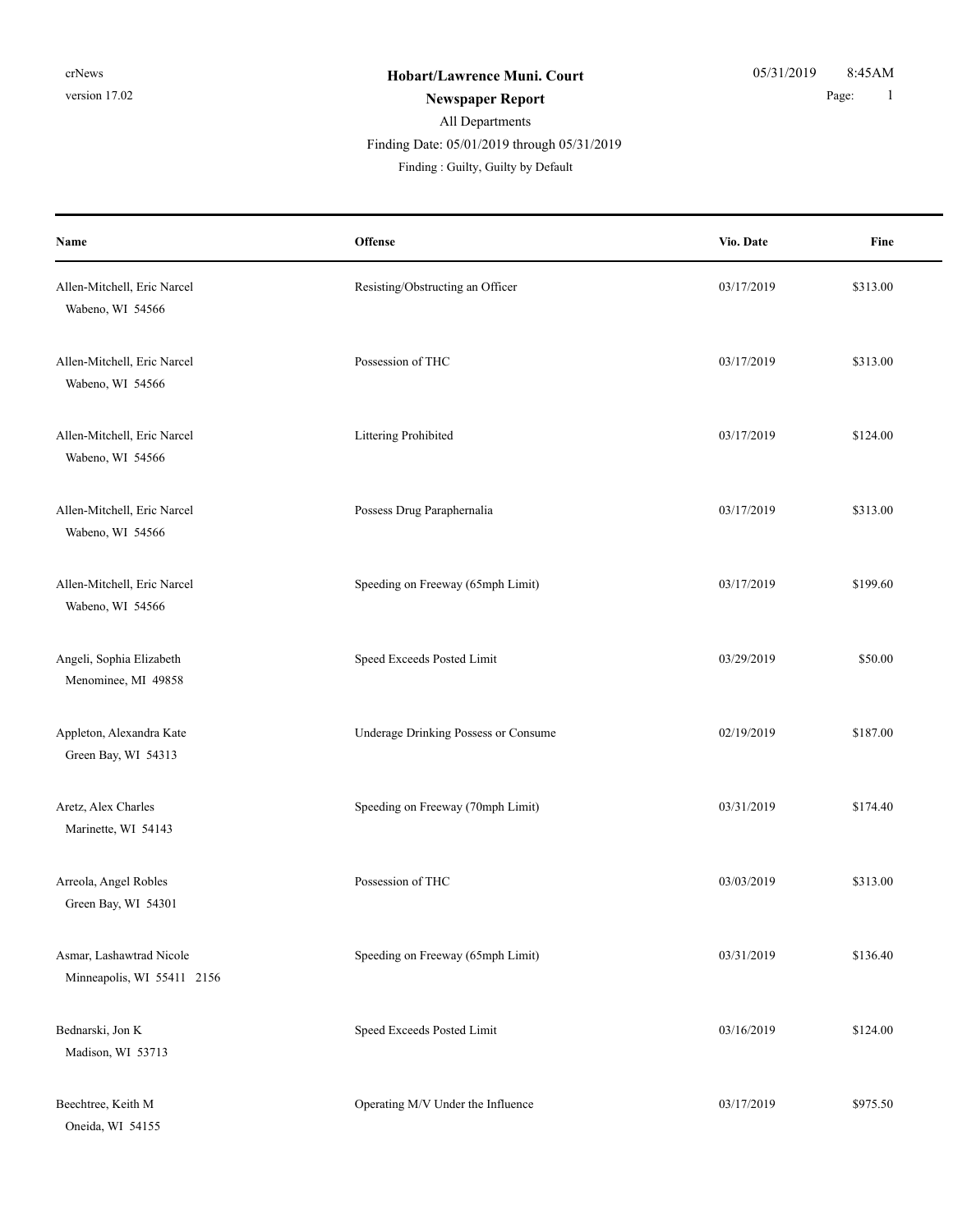| Name                                               | Offense                                     | Vio. Date  | Fine     |
|----------------------------------------------------|---------------------------------------------|------------|----------|
| Birdsall, Ryan Matthew<br>Green Bay, WI 54313      | Operate M/V w/o Proof of Insurance          | 03/25/2019 | \$10.00  |
| Bohm, Michael Scott<br>Shawano, WI 54166           | Speeding on Freeway (65mph Limit)           | 03/30/2019 | \$124.00 |
| Brabant, James Stephen<br>Hobart, WI 54155         | Vehicle Operatior Failure to Wear Seat Belt | 03/07/2019 | \$10.00  |
| Bradley, Ashley Marie<br>De Pere, WI 54115         | Speeding on Freeway (65mph Limit)           | 03/20/2019 | \$124.00 |
| Burmeister, John M<br>Green Bay, WI 54302          | Speeding on Freeway (65mph Limit)           | 03/31/2019 | \$136.40 |
| Cates, Ashley Marie<br>Bonduel, WI 54107           | Speeding on Freeway (70mph Limit)           | 03/25/2019 | \$174.40 |
| Close, Nancy<br>De Pere, WI 54115                  | Non Registration of M/V                     | 03/30/2019 | \$98.80  |
| Close, Nancy<br>De Pere, WI 54115                  | Speed Exceeds Posted Limit                  | 03/30/2019 | \$98.80  |
| Coronado, Fernando Fidencio<br>Green Bay, WI 54303 | Underage Drinking Possess or Consume        | 02/19/2019 | \$187.00 |
| Demuth, Rebecca Lyn<br>Pulaski, WI 54162           | Speeding on Freeway (65mph Limit)           | 03/06/2019 | \$124.00 |
| Diestler, Ekaterina Grace<br>Oneida, WI 54155      | Speed Exceeds Posted Limit                  | 03/26/2019 | \$98.80  |
| Djavadova, Amina<br>De Pere, WI 54115              | Disorderly Conduct with a Motor Vehicle     | 03/11/2019 | \$313.00 |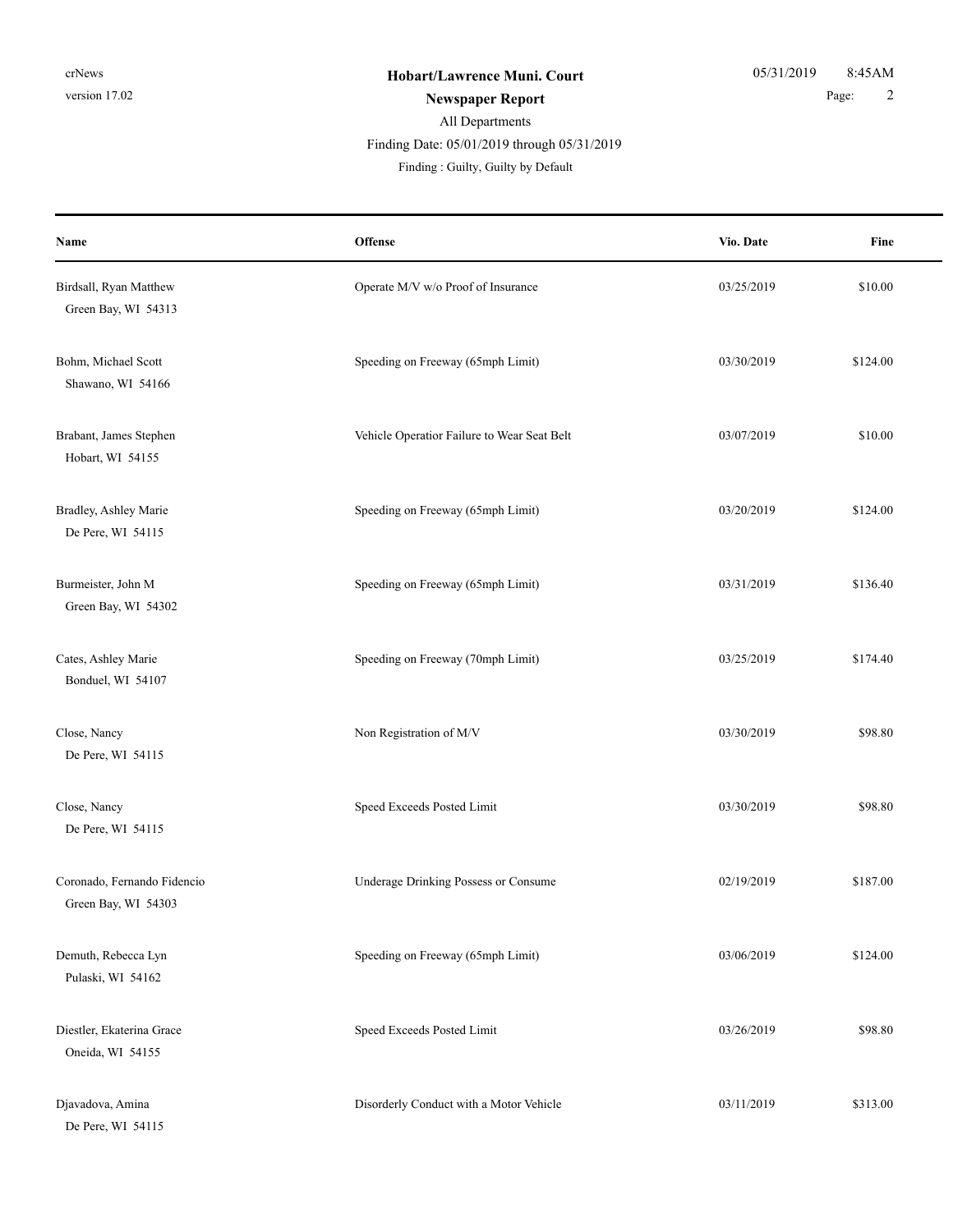| Name                                            | Offense                                     | Vio. Date  | Fine     |
|-------------------------------------------------|---------------------------------------------|------------|----------|
| Earney, Chayse Elizabeth<br>De Pere, WI 54115   | Underage Drinking Possess or Consume        | 02/19/2019 | \$187.00 |
| Erwin-Simpson, Agron Rakim<br>Pulaski, WI 54162 | Speeding on Freeway (65mph Limit)           | 03/31/2019 | \$199.60 |
| Everson, Michelle A<br>Appleton, WI 54913       | Speed Exceeds Posted Limit                  | 03/11/2019 | \$98.80  |
| Fournier, David J<br>Pulaski, WI 54162          | Operating While Suspended                   | 03/27/2019 | \$124.00 |
| Fuller, Rian William<br>Green Bay, WI 54304     | Disorderly Conduct with a Motor Vehicle     | 03/11/2019 | \$313.00 |
| Fuller, Rian William<br>Green Bay, WI 54304     | Speed Exceeds Posted Limit                  | 03/11/2019 | \$250.00 |
| Gantner, Shelby Lynn<br>Seymour, WI 54165       | Speed Exceeds Posted Limit                  | 03/30/2019 | \$149.20 |
| Gantner, Shelby Lynn<br>Seymour, WI 54165       | Operate w/o Valid License                   | 03/30/2019 | \$124.00 |
| Godwod, Nicholas Charles<br>Green Bay, WI 54311 | Disorderly Conduct with a Motor Vehicle     | 03/15/2019 | \$313.00 |
| Green, Kennedy Ann<br>Oneida, WI 54155          | Speed Exceeds Posted Limit                  | 03/26/2019 | \$98.80  |
| Greenwood, Jeananne F<br>Green Bay, WI 54311    | Automobile Following Too Closely            | 03/03/2019 | \$124.00 |
| Greiling, Brandon Michael<br>Oneida, WI 54155   | Vehicle Operatior Failure to Wear Seat Belt | 03/19/2019 | \$10.00  |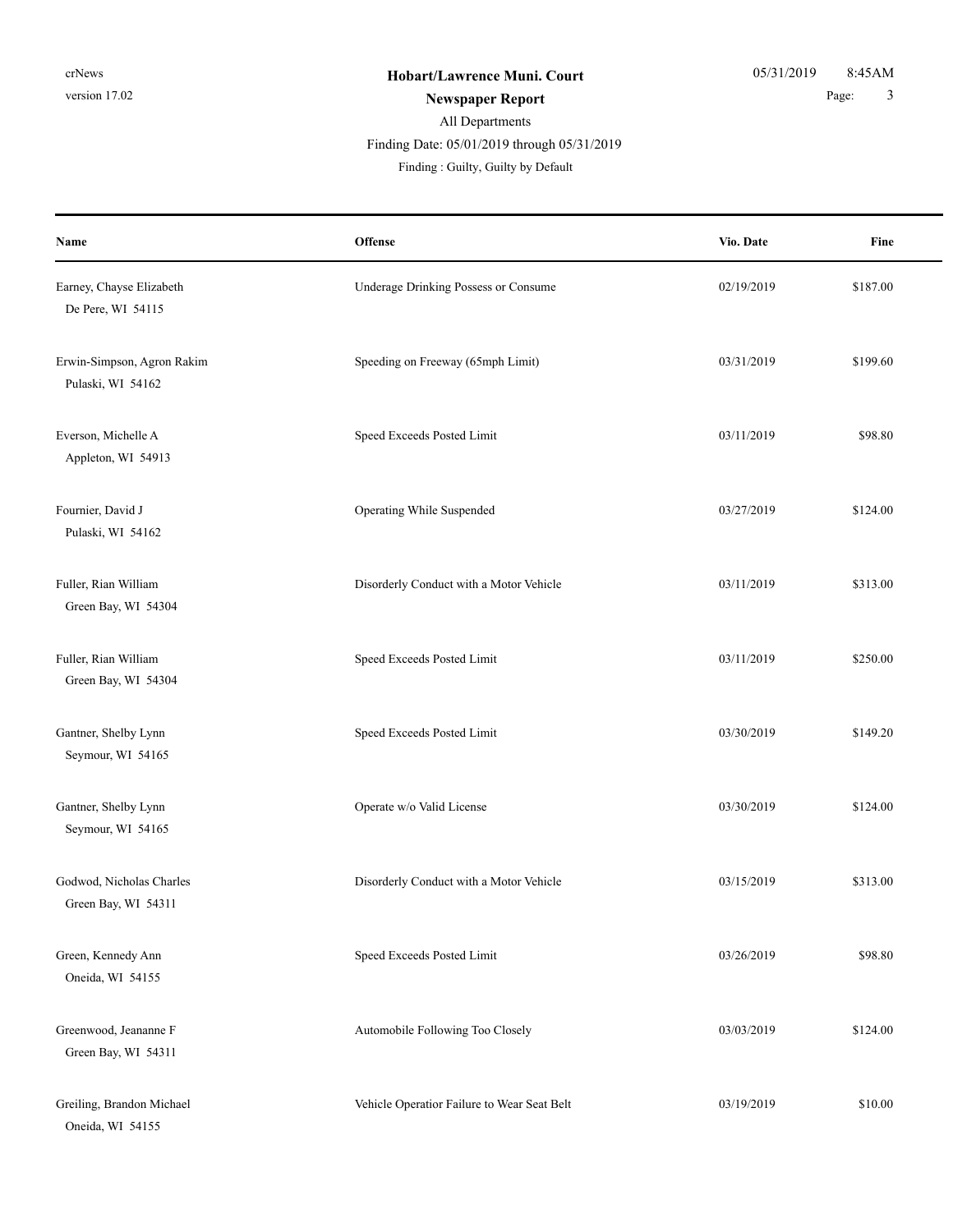**Offense** Fine **Name Vio. Date** Gutierrez, Shaudia Maria **Speed Exceeds Posted Limit** 63/12/2019 \$98.80 Seymour, WI 54165 Hansen, Nacody Marie Speeding on Freeway (65mph Limit) 03/30/2019 \$136.40 Green Bay, WI 54304 Hansen, Neil C 598.80 Gillett, WI 54124 Hermus, Lee Jerome **Disorderly Conduct with a Motor Vehicle** 03/20/2019 \$313.00 Seymour, WI 54165 Hill, Clayton John Speed Exceeds Posted Limit 03/16/2019 \$124.00 Oneida, WI 54155 Hille, Mary Sue Speeding on Freeway (70mph Limit) 03/31/2019 \$124.00 Pulaski, WI 54162 Hintz, Brandon James Speeding on Freeway (70mph Limit) 03/25/2019 \$174.40 Clintonville, WI 54929 Hodkiewicz, Taylor Dee **Impeding Traffic** 5275.20<br>
Impeding Traffic 63/26/2019 \$275.20 Shawano, WI 54166 Holl, Gary Allen \$50.00 Failure to Yield at Stop Sign 03/16/2019 \$50.00 Suring, WI 54174 Huested, Rachel Elizabeth Speeding on Freeway (65mph Limit) 03/30/2019 \$199.60 Wrightstown, WI 54180 Hunt, Dean A **Disorderly Conduct with a Motor Vehicle** 02/11/2019 \$313.00 Appleton, WI 54914 Husman, Constance Mae Speed Exceeds Posted Limit 03/17/2019 \$50.00 Green Bay, WI 54313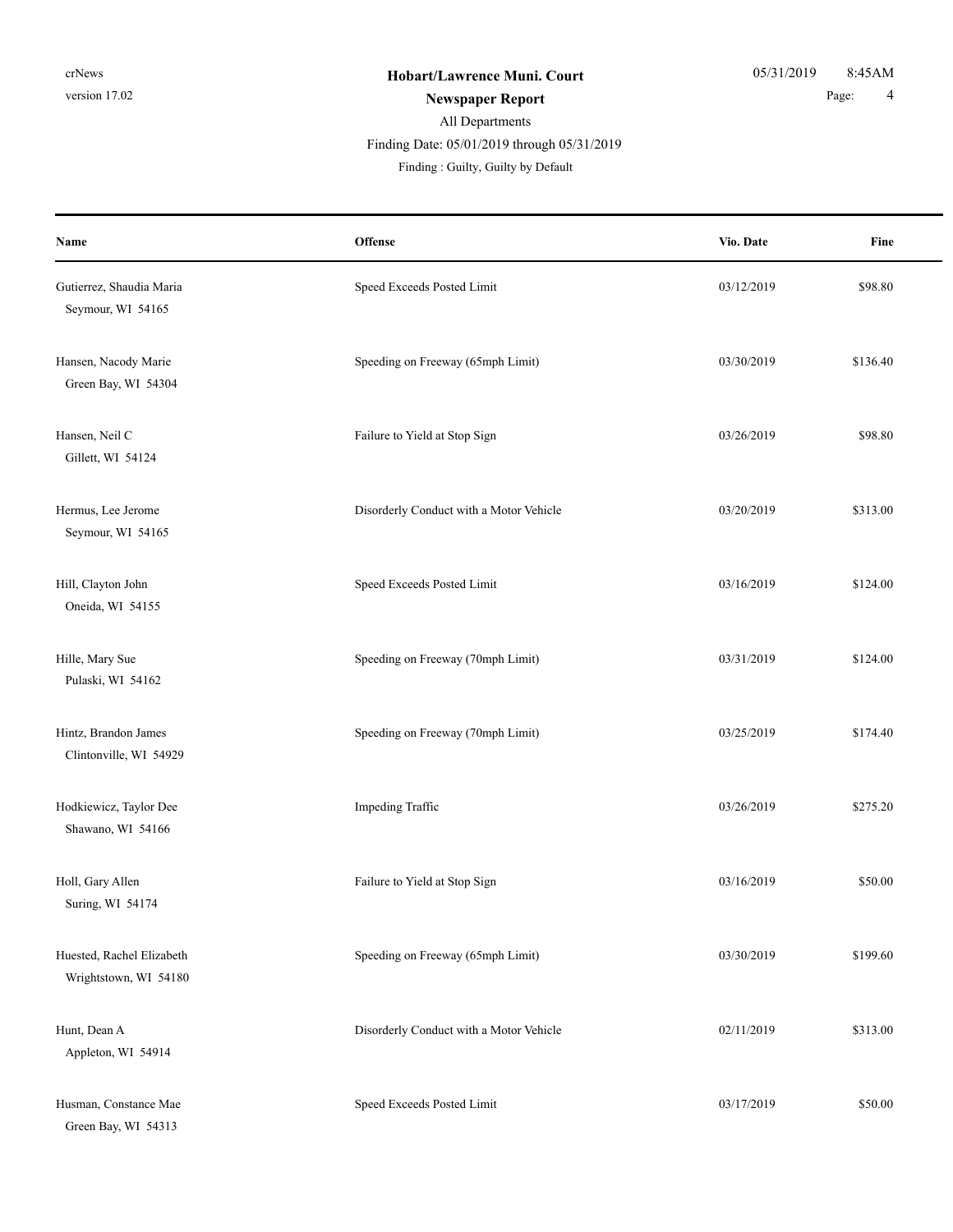| Name                                          | Offense                                   | Vio. Date  | Fine     |
|-----------------------------------------------|-------------------------------------------|------------|----------|
| Jackson, Heidi L<br>Green Bay, WI 54311       | Speeding on Freeway (65mph Limit)         | 03/12/2019 | \$136.40 |
| Jazrawi, Zaid Emmanuel<br>Luxemburg, WI 54217 | Speed Exceeds Posted Limit                | 03/31/2019 | \$250.00 |
| Karo, Paige Lynn<br>Wausau, WI 54401          | Speeding on Freeway (70mph Limit)         | 03/30/2019 | \$174.40 |
| Kelley, Isaac Lee<br>Green Bay, WI 54303      | Failure to Yield while Making a Left Turn | 03/01/2019 | \$98.80  |
| Koepsell, Mary A<br>Pulaski, WI 54162         | Speeding on Freeway (65mph Limit)         | 03/30/2019 | \$199.60 |
| Kosik, Allyson Sue<br>Kimberly, WI 54136      | Operating While Suspended                 | 03/06/2019 | \$124.00 |
| Krause, Dianne Marie<br>De Pere, WI 54115     | Speed Exceeds Posted Limit                | 03/03/2019 | \$124.00 |
| Kujava, Anthony James<br>Hobart, WI 54115     | Speed Exceeds Posted Limit                | 03/21/2019 | \$98.80  |
| Kujava, Anthony James<br>Hobart, WI 54115     | Operate w/o Valid License                 | 03/21/2019 | \$124.00 |
| Kulppi, Nancy<br>Appleton, WI 54911           | Speeding on Freeway (65mph Limit)         | 03/31/2019 | \$136.40 |
| Laes, Michael Joseph<br>De Pere, WI 54115     | Speed Exceeds Posted Limit                | 03/03/2019 | \$98.80  |
| Lambert, Lynda Sue<br>Algoma, WI 54201        | Failure to Yield for Yield Sign           | 03/11/2019 | \$313.00 |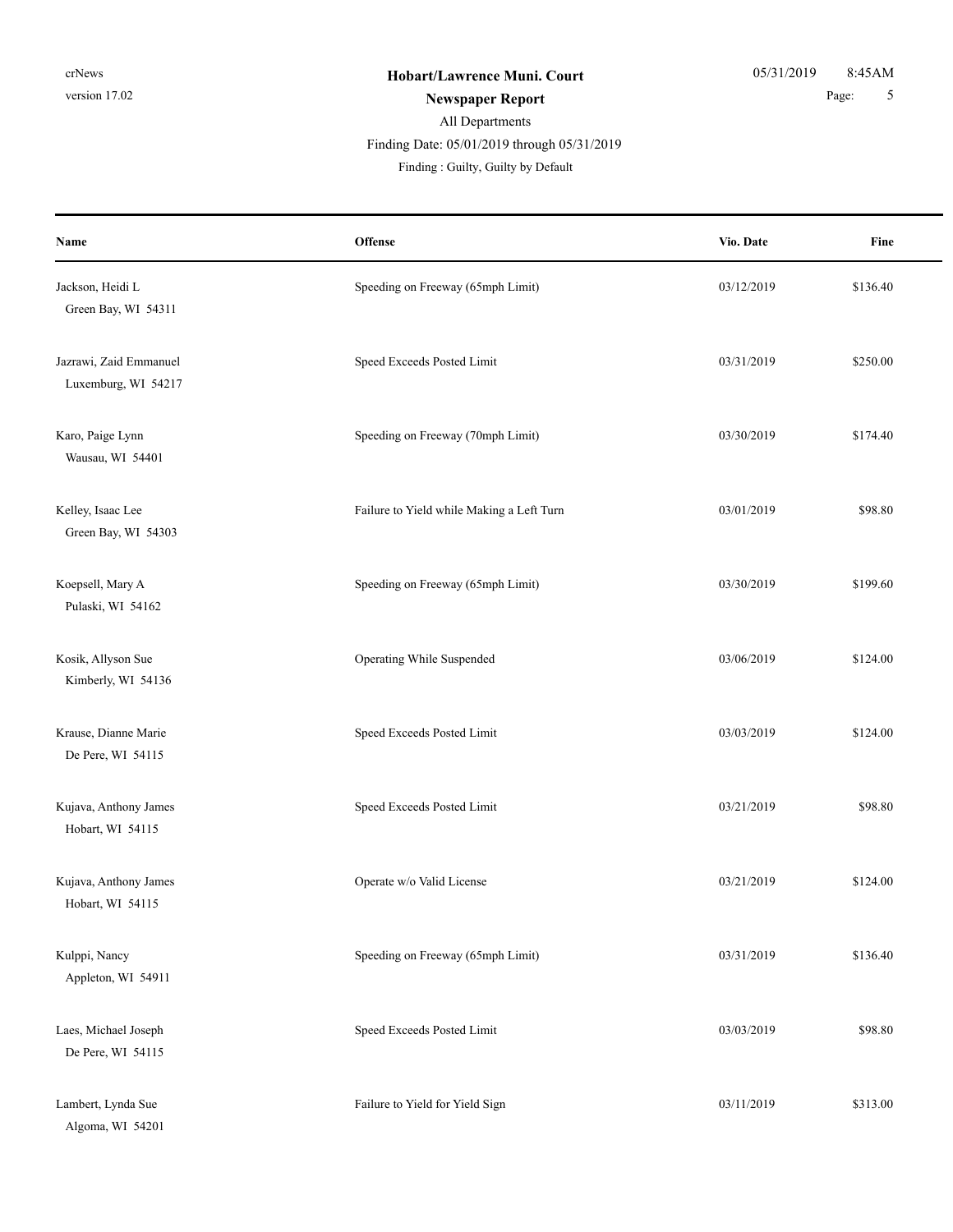| Name                                               | Offense                              | Vio. Date  | Fine     |
|----------------------------------------------------|--------------------------------------|------------|----------|
| Lange, Emily Lauren<br>Green Bay, WI 54304         | Underage Drinking Possess or Consume | 02/19/2019 | \$187.00 |
| Lee, Bryant Allen<br>Green Bay, WI 54303           | Speeding on Freeway (65mph Limit)    | 03/31/2019 | \$124.00 |
| Luedeman, Stephen Carl<br>Oneida, WI 54155         | Non Registration of M/V              | 03/11/2019 | \$98.80  |
| Lundt, Glen Andrew<br>Clintonville, WI 54929       | Speeding on Freeway (65mph Limit)    | 03/16/2019 | \$136.40 |
| Maldonado, Jonathan Antonio<br>Green Bay, WI 54311 | Underage Drinking Possess or Consume | 02/19/2019 | \$187.00 |
| Marnocha, Lindsey Rae<br>Fitchburg, WI 53711       | Speed Exceeds Posted Limit           | 03/17/2019 | \$98.80  |
| Martin, Michael Warren<br>Manitowoc, WI 54220      | Unreasonable/Imprudent Speed and FVC | 03/25/2019 | \$136.60 |
| Martinez, Laurie Ann<br>De Pere, WI 54115          | Speed Exceeds Posted Limit           | 03/31/2019 | \$50.00  |
| Mathes, Ashley J<br>Wrightstown, WI 54180          | Speeding on Freeway (65mph Limit)    | 03/31/2019 | \$136.40 |
| Mcvane, Benjamin Alan<br>Green Bay, WI 54313       | Possession of THC                    | 03/25/2019 | \$187.00 |
| Mcvane, Benjamin Alan<br>Green Bay, WI 54313       | Possess Drug Paraphernalia           | 03/25/2019 | \$50.00  |
| Mendoza Hernandez, Tomas<br>Nichols, WI 54112      | Operate M/V After Reg Susp           | 03/16/2019 | \$98.80  |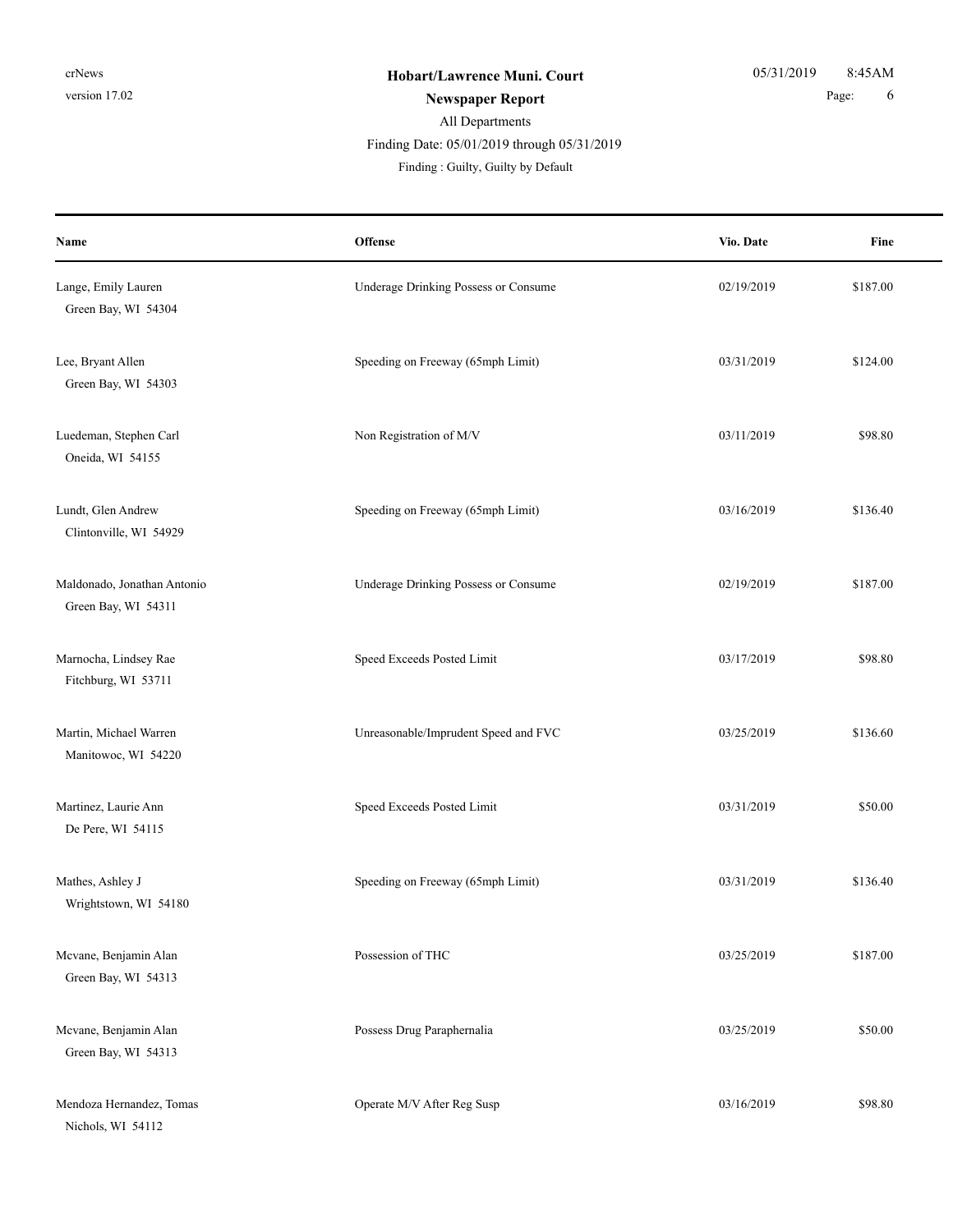| Name                                              | Offense                              | Vio. Date  | Fine     |
|---------------------------------------------------|--------------------------------------|------------|----------|
| Metoyer, Christen S<br>Green Bay, WI 54304        | Display Unauthorized Registration    | 03/20/2019 | \$161.80 |
| Metoyer, Christen S<br>Green Bay, WI 54304        | Non Registration of M/V              | 03/20/2019 | \$98.80  |
| Meurer, John David<br>Green Bay, WI 54303         | Speed Exceeds Posted Limit           | 03/20/2019 | \$149.20 |
| Miller, Savannah Darlene<br>Manawa, WI 54949      | Speed Exceeds Posted Limit           | 03/17/2019 | \$98.80  |
| Mlnarik, Kevin J<br>De Pere, WI 54115             | Speed Exceeds Posted Limit           | 03/25/2019 | \$149.20 |
| Moede, Erica Leigh<br>Shawano, WI 54166           | Speeding on Freeway (70mph Limit)    | 03/29/2019 | \$174.40 |
| Nitti, Allison Faye<br>Green Bay, WI 54313        | Underage Drinking Possess or Consume | 02/19/2019 | \$187.00 |
| Nunez, Leslie Lynn<br>Green Bay, WI 54303         | Speeding on Freeway (65mph Limit)    | 03/06/2019 | \$124.00 |
| Olive, Eva M<br>De Pere, WI 54115                 | Speed Exceeds Posted Limit           | 03/29/2019 | \$149.20 |
| Peterson, Jacob C<br>Green Bay, WI 54311          | Possession of THC                    | 03/05/2019 | \$313.00 |
| Peterson, Jenna Marie<br>Krakow, WI 54137         | Speeding on Freeway (65mph Limit)    | 03/16/2019 | \$224.80 |
| Phillips, Christian Samuel<br>Green Bay, WI 54304 | Trespass to Land                     | 03/06/2019 | \$187.00 |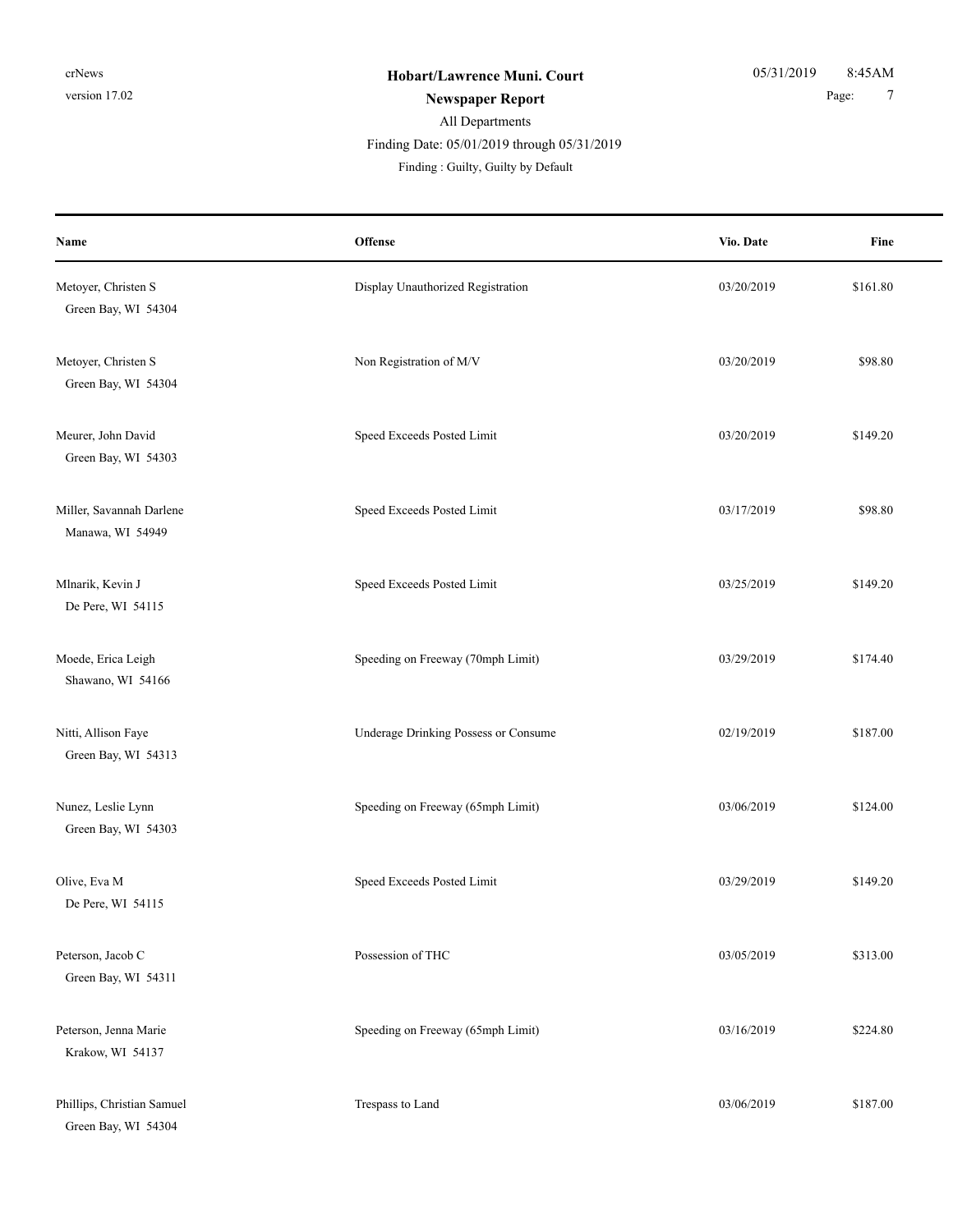**Offense** Fine **Name Vio. Date** Pludeman, Emilie Marie 187.00 Consume Underage Drinking Possess or Consume 02/19/2019 \$187.00 Green Bay, WI 54313 Pozniak, David Speed Exceeds Posted Limit 03/24/2019 \$124.00 Chicago, IL 60618 Prevost, Martin William Speed Exceeds Posted Limit 03/21/2019 \$149.20 Seymour, WI 54165 Raschick, Brooke Leigh **Trespass to Land** 03/06/2019 \$187.00 Green Bay, WI 54304 Reed, Martez Deshae S513.00 Criminal Damage to Property 03/18/2019 \$513.00 Green Bay, WI 54304 Reed, Martez Deshae **Disorderly Conduct** Disorderly Conduct 03/18/2019 \$250.00 Green Bay, WI 54304 Sablich, Jessica Ellen Solution of M/V 03/04/2019 \$98.80 Hobart, WI 54155 Sablich, Jessica Ellen Sablich, Jessica Ellen Sablich, Jessica Ellen Sablich, Jessica Ellen Sablich, Jessica Ellen Sablich, Jessica Ellen Sablich, Jessica Ellen Sablich, Jessica Ellen Sablich, Jessica Ellen Sablich, Jessic Hobart, WI 54155 Schenk, Aaron Walter **Disorderly Conduct with a Motor Vehicle** 03/21/2019 \$313.00 Pulaski, WI 54162 Schenk, Aaron Walter Speeding on Freeway (65mph Limit) 03/21/2019 \$300.40 Pulaski, WI 54162 Schiesser, Cody Dylan **Operate M/V w/o Insurance** 03/06/2019 \$124.00 New London, WI 54961 Schiesser, Cody Dylan **Inattentive Driving** 03/06/2019 \$111.40 New London, WI 54961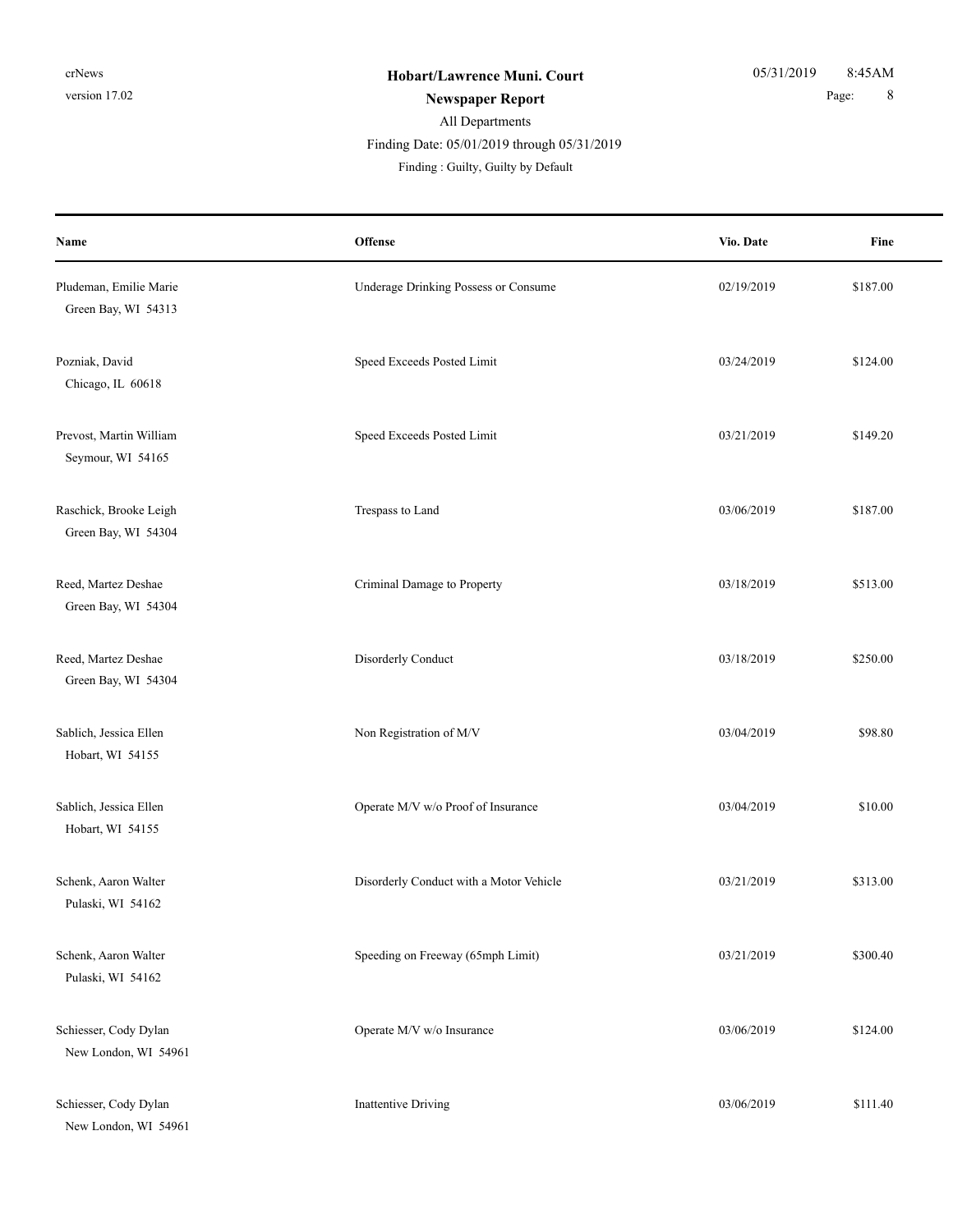| Name                                                  | Offense                              | Vio. Date  | Fine     |
|-------------------------------------------------------|--------------------------------------|------------|----------|
| Schnurer, Danielle Lynn<br>Krakow, WI 54137           | Speeding on Freeway (70mph Limit)    | 03/29/2019 | \$199.60 |
| Schubert, Jennifer Marie<br>Appleton, WI 54915        | Speed Exceeds Posted Limit           | 03/06/2019 | \$50.00  |
| Shiskin, Aleksey Sergeyevich<br>Green Bay, WI 54303   | Possession of THC                    | 03/28/2019 | \$313.00 |
| Sims, Nicholas Joseph<br>De Pere, WI 54115            | Speed Exceeds Posted Limit           | 03/17/2019 | \$124.00 |
| Singer, Dylan Wayne<br>Shawano, WI 54166              | Speeding on Freeway (65mph Limit)    | 03/26/2019 | \$224.80 |
| Singh, Fatehajeet<br>Green Bay, WI 54303              | Speeding on Freeway (65mph Limit)    | 03/29/2019 | \$224.80 |
| Spencer, Maurice Anthony<br>Green Bay, WI 54304       | Underage Drinking Possess or Consume | 02/19/2019 | \$187.00 |
| Stoddard, Brittney Amanda<br>Little Suamico, WI 54141 | Speeding on Freeway (65mph Limit)    | 03/21/2019 | \$124.00 |
| Stone, Tiffany Nicole<br>Neopit, WI 54150             | Operate w/o Valid License            | 09/28/2018 | \$124.00 |
| Swiatnicki, Heather Ann<br>Green Bay, WI 54303        | Speeding on Freeway (65mph Limit)    | 03/05/2019 | \$124.00 |
| Terry, Douglas Maclean<br>Wauwatosa, WI 53226         | Unreasonable/Imprudent Speed and FVC | 03/02/2019 | \$136.60 |
| Tetzlaff, Brett Alexander<br>Seymour, WI 54165        | Speeding on Freeway (65mph Limit)    | 03/02/2019 | \$124.00 |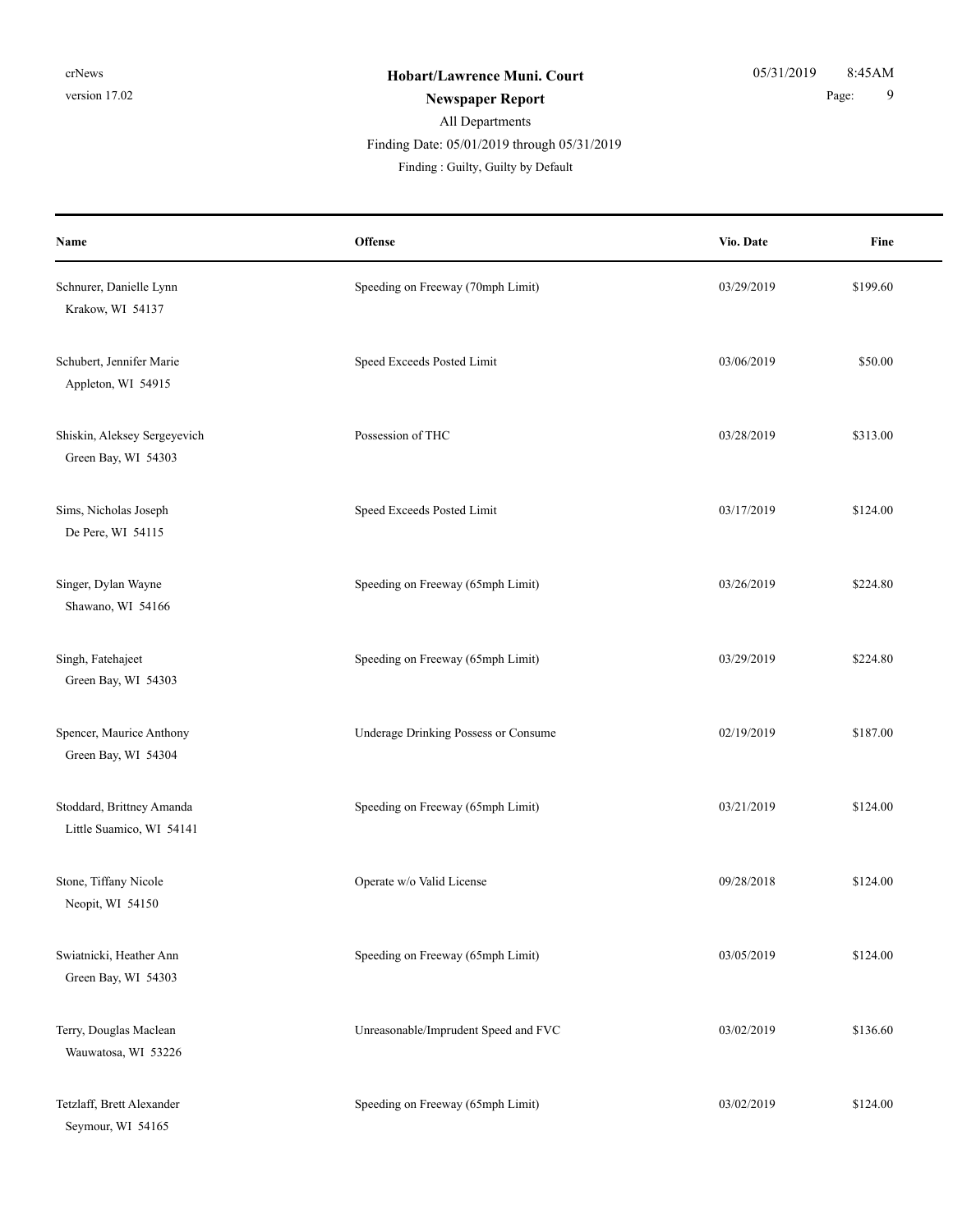## All Departments Finding Date: 05/01/2019 through 05/31/2019

Finding : Guilty, Guilty by Default

| Name                                                | Offense                                              | Vio. Date  | Fine     |
|-----------------------------------------------------|------------------------------------------------------|------------|----------|
| Tomas, Ryan Timothy<br>Clintonville, WI 54929       | Speeding on Freeway (70mph Limit)                    | 03/25/2019 | \$124.00 |
| Trinh, Jaclyn J<br>Pulaski, WI 54162                | Speeding on Freeway (70mph Limit)                    | 03/30/2019 | \$174.40 |
| Ullmer, Renee Rose<br>Green Bay, WI 54313           | Speeding on Freeway (65mph Limit)                    | 03/06/2019 | \$136.40 |
| Vanschyndel, Noah Dean<br>Black Creek, WI 54106     | Speeding on Freeway (70mph Limit)                    | 03/16/2019 | \$149.20 |
| Von Behren, Peggy Sue<br>Grand Chute, WI 54914      | Speed Exceeds Posted Limit                           | 03/18/2019 | \$98.80  |
| Walczyk, Daniel Paul<br>Green Bay, WI 54302         | Speed Exceeds Posted Limit                           | 03/08/2019 | \$98.80  |
| Waldeck, Kathryn Jane<br>Minneapolis, WI 55410 1612 | Failure to Change Lane Passing Stopped Emerg Vehicle | 03/29/2019 | \$187.00 |
| Waubanascum, Alfred Lee<br>Bowler, WI 54416         | Speeding on Freeway (65mph Limit)                    | 03/03/2019 | \$136.40 |
| Wayka, Kayshia Marie<br>Gillett, WI 54124           | Speeding on Freeway (65mph Limit)                    | 03/26/2019 | \$136.40 |
| Webster, Olympia Dawn<br>Green Bay, WI 54303        | Speeding on Freeway (70mph Limit)                    | 03/25/2019 | \$174.40 |
| Wheelock, Shantell L<br>Green Bay, WI 54311         | Violation of Child Safety Restraint Requirements     | 03/01/2019 | \$98.80  |
| Wheelock, Shantell L<br>Green Bay, WI 54311         | Operate M/V w/o Insurance                            | 03/01/2019 | \$124.00 |